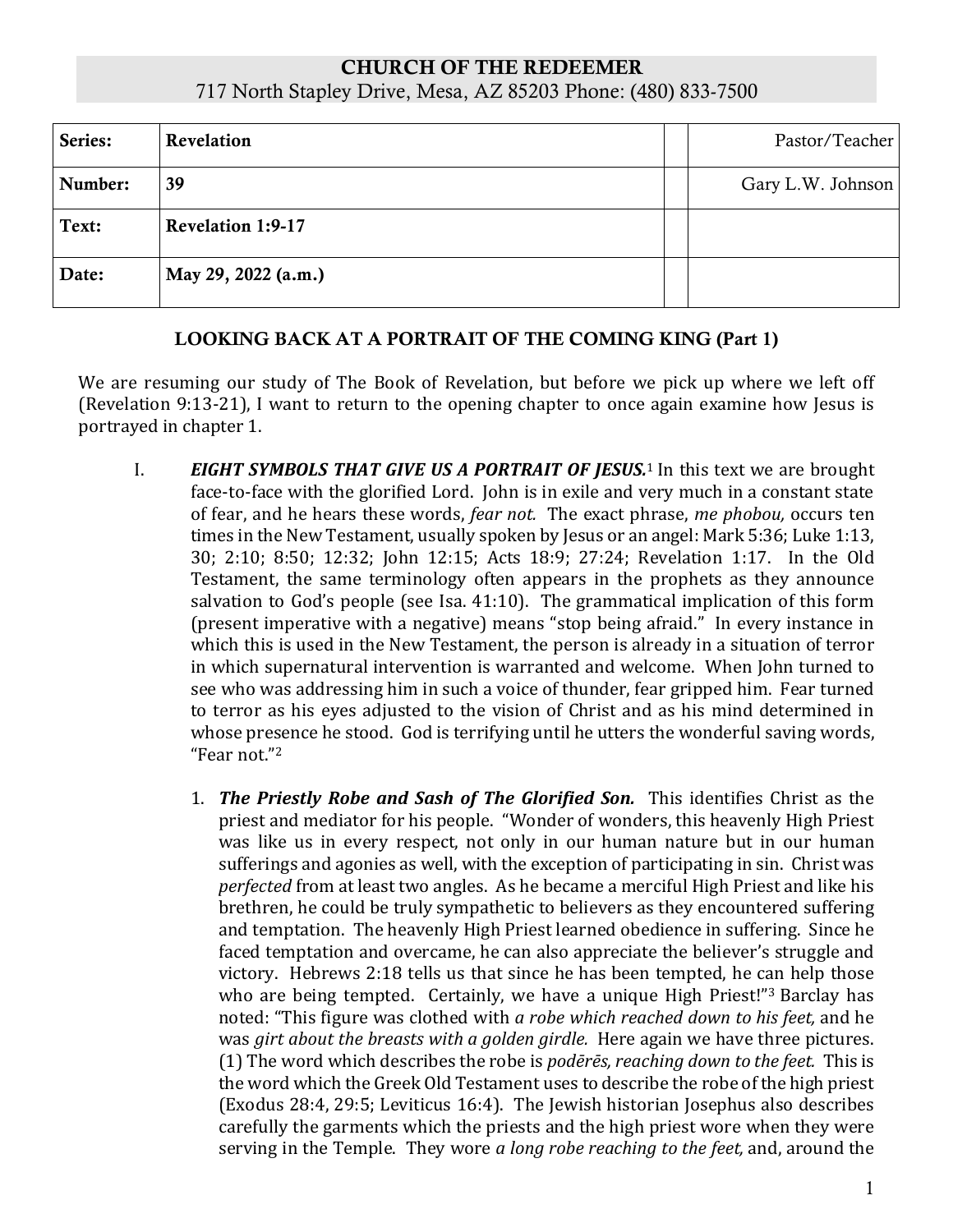breast, *higher than the elbows,* they wore a girdle which was loosely wound round and round the body. The girdle was embroidered with colours and flowers, with a mixture of gold interwoven (*The Antiquities of the Jews,* 3:7:2, 4). All this means that the description of the robe and the girdle of the glorified Christ is almost exactly that of the clothes of the priests and of the high priest. Here, then, is the symbol of the high priestly character of the work of the risen Lord. A priest, as the Jews saw it, was a man who himself has access to God and who opens the way for others to come to him; even in the heavenly places, Jesus, the great high priest, is still carrying on his priestly work, opening the way for all to the presence of God. (2) But other people besides priests wore the long robe reaching to the feet and the high girdle. It was the dress of great ones, of princes and of kings. *Podērēs* is the description of the robe of Jonathan (1 Samuel 18:4), of Saul (1 Samuel 24:5, 24:11) and of the princes of the sea (Ezekiel 26:16). The robe the risen Christ was wearing was the robe of royalty. He was no longer a criminal on a cross; he was dressed like a king. Christ is Priest and Christ is King. (3) There is still another part of this picture. In the vision of Daniel, the divine figure who came to tell him the truth of God was clothed in fine linen (the Greek Old Testament calls his garment *podērēs*) and with a belt of fine gold (Daniel 10:5). This then, is the form of dress of the messenger of God. So this presents Jesus Christ as the supreme messenger of God. Here is a tremendous picture. When we trace the origins of the thought of John, we see that by the very form of dress of the risen Lord he is showing him to us in his threefold eternal office of Prophet, Priest and King, the one who brings the truth of God, the one who enables others to enter into the presence of God and the one to whom God has given the power and dominion forever."<sup>4</sup>

- 2. *The White Head and Hair of The Son of Man.* The exact expression white like white wool, like snow, harkens back to Daniel 7 – but there the reference is to the Ancient of Days (7:9). "We might infer that this merely indicates that Christ reflects the glory of the One who sent him. God's messengers are images of his splendor as they emerge from heaven to do his will on earth, but the white hair of the Son of Man says more than this. In the symbolic vocabulary provided by Daniel's vision, John sees *one like a son of man* who is distinguished from and identified with the Ancient of Days – a mysterious combination but consistent with the fact that he lays claim to the title *the first and the last* (1:17), by which God proclaimed his divine eternity (Isa. 41:4; 44:6; 48:12). The Son of Man is God, infinite in wisdom and holiness."<sup>5</sup>
- 3. *The Blazing Eyes of The Exalted Son.* "This also stems from Daniel 10:6 (*his eyes like flaming torches*) and will recur in Revelation 2:18 and 19:12. At one level, it pictures the divine insight that penetrates to the core of the human situation. At a deeper level, it continues the image of the judge who knows and acts against his enemies. In both 2:18 and 19:12, judgment is the prime thrust. God is the Divine Warrior who knows the deep depravity of the nations and is going to war against them."<sup>6</sup>
- 4. *The Burnished Feet of Christ.* "The word translated as *beaten brass* is *chalkolibanos.* No one really knows what the metal is. Perhaps it was that fabled compound called *electrum,* which the ancients believed to be an alloy of gold and silver and more precious than either. Here again, it is the Old Testament which gives John his vision.<sup>7</sup>